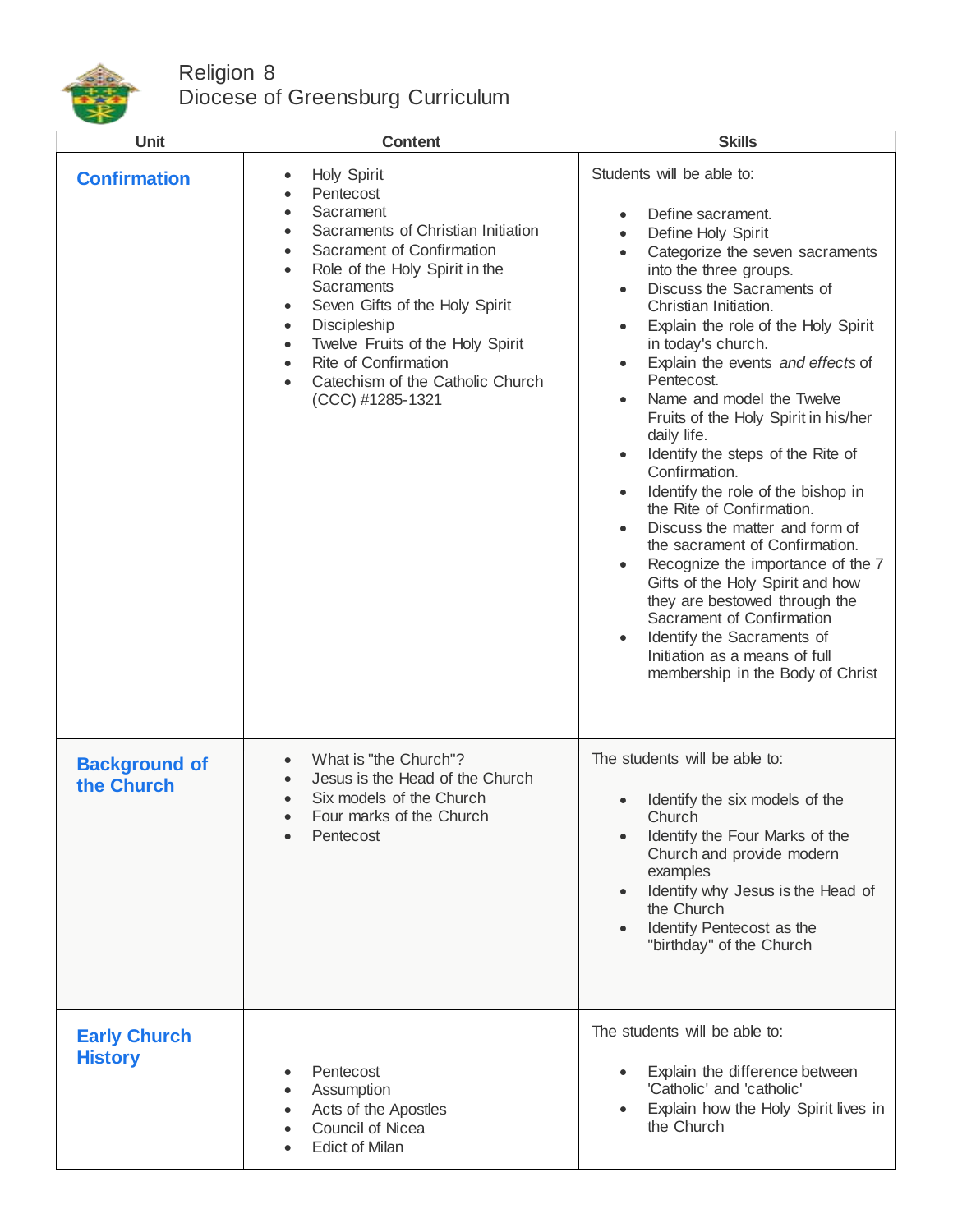| Unit                                                 | <b>Content</b>                                                                                                                                                                                                                   | <b>Skills</b>                                                                                                                                                                                                                                                                                                                                                                                                                                                                                                                                                                                                                                                                                                                                                                |
|------------------------------------------------------|----------------------------------------------------------------------------------------------------------------------------------------------------------------------------------------------------------------------------------|------------------------------------------------------------------------------------------------------------------------------------------------------------------------------------------------------------------------------------------------------------------------------------------------------------------------------------------------------------------------------------------------------------------------------------------------------------------------------------------------------------------------------------------------------------------------------------------------------------------------------------------------------------------------------------------------------------------------------------------------------------------------------|
|                                                      | Constantine<br>$\bullet$<br>Peter and Paul<br>Council of Jerusalem                                                                                                                                                               | Describe how work and prayer<br>$\bullet$<br>unite baptized Christians<br>Discuss the importance of the<br>$\bullet$<br>succession of the popes<br>Discuss the importance of the<br>$\bullet$<br><b>Council of Nicea</b>                                                                                                                                                                                                                                                                                                                                                                                                                                                                                                                                                     |
| <b>Catholic Life</b>                                 | Faith<br>$\bullet$<br>Spiritual Relationship<br>Grace<br>Conversion<br>Apostolic Succession<br>$\bullet$<br>Deacon<br>Priest<br><b>Bishop</b><br>$\bullet$<br>Body of Christ<br>$\bullet$<br>Universal Church<br><b>Disciple</b> | The student will be able to:<br>Define Faith<br>$\bullet$<br>Explain the meaning of faith within<br>$\bullet$<br>the context of their own personal,<br>spiritual relationship with Jesus<br>Define Grace and recognize its<br>$\bullet$<br>presence in their own personal life<br>Identify a conversion experience<br>$\bullet$<br>Summarize the role of Apostolic<br>$\bullet$<br>Succession in the Catholic Church<br>Differentiate among the roles of<br>$\bullet$<br>Deacons, Priests, and Bishops<br>Assess the role of Laity as the<br>$\bullet$<br>Body of Christ<br>Recognize that all are part of the<br>$\bullet$<br>Universal Church<br>Identify the role that the early<br>$\bullet$<br>disciples played and how we<br>follow their example of<br>evangelization |
| <b>Development of</b><br>the Monastic<br><b>Life</b> | <b>Monk</b><br>$\bullet$<br>Monastery<br><b>Benedict</b><br>Charism<br>Antony<br>Missionary<br>Gregorian Chant<br>Monasticism<br>Saint Augustine<br>Saint Ignatius of Loyola<br>Saint Vincent College                            | The students will be able to:<br>Discuss the effects of life in a<br>$\bullet$<br>monastery<br>Listen to Gregorian Chants<br>$\bullet$<br>Discuss saints who lived a<br>$\bullet$<br>monastic life                                                                                                                                                                                                                                                                                                                                                                                                                                                                                                                                                                           |
| <b>The Reformation</b>                               | Indulgences<br>$\bullet$<br><b>Martin Luther</b><br>95 Theses                                                                                                                                                                    | The students will be able to:<br>Define indulgences and<br>$\bullet$<br>misconceptions about<br>indulgences                                                                                                                                                                                                                                                                                                                                                                                                                                                                                                                                                                                                                                                                  |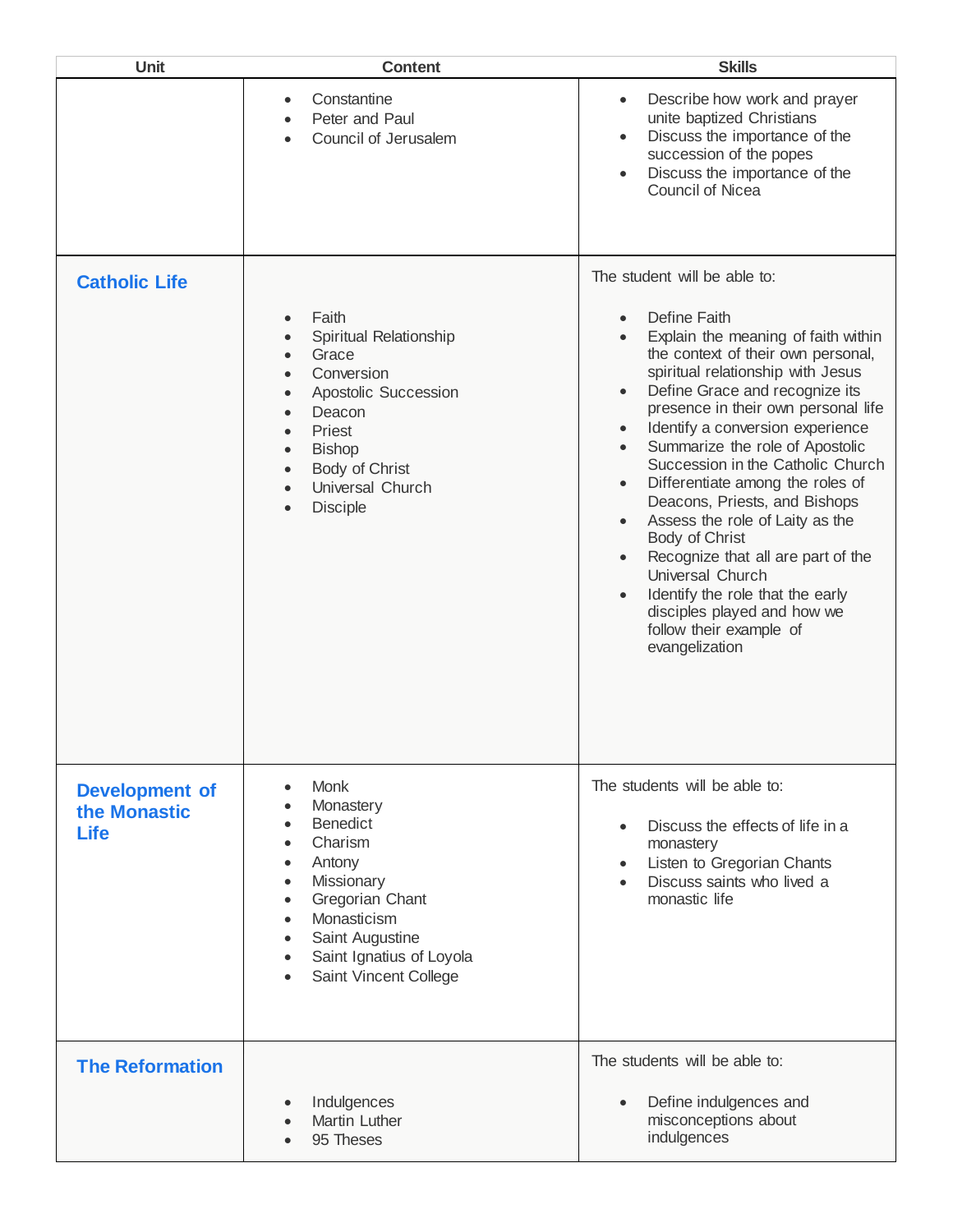| <b>Unit</b>                                  | <b>Content</b>                                                                                                                                                                                                                                                                                                                                                                                                                                                       | <b>Skills</b>                                                                                                                                                                                                                                                                                                                                                                                                                                                                                           |
|----------------------------------------------|----------------------------------------------------------------------------------------------------------------------------------------------------------------------------------------------------------------------------------------------------------------------------------------------------------------------------------------------------------------------------------------------------------------------------------------------------------------------|---------------------------------------------------------------------------------------------------------------------------------------------------------------------------------------------------------------------------------------------------------------------------------------------------------------------------------------------------------------------------------------------------------------------------------------------------------------------------------------------------------|
|                                              | <b>Printing Press</b><br>$\bullet$<br>Latin Vulgate<br>$\bullet$<br><b>Council of Trent</b><br>$\bullet$<br>Anglican Church<br>Puritans<br>$\bullet$<br>Predestination<br>Protestantism<br>$\bullet$<br>Wittenberg<br>$\bullet$<br>Vatican II<br>$\bullet$<br>John XXIII<br>Paul VI<br>Mass in the vernacular                                                                                                                                                        | Identify the key points from the<br>$\bullet$<br><b>Council of Trent</b><br>Compare and contrast<br>$\bullet$<br>predestination with free will<br>Identify the four major changes of<br>$\bullet$<br>Vatican II                                                                                                                                                                                                                                                                                         |
| <b>Advent</b>                                | December 8, Feast of the<br>$\bullet$<br>Immaculate Conception<br>The three purposes of Advent<br>$\bullet$<br>(celebrate the birth of Christ,<br>welcome Him into our heart and<br>prepare for the second coming)<br>Annunciation<br>$\bullet$<br>Visitation<br>$\bullet$<br>The Nativity of the Lord<br>$\bullet$<br>Symbols of Advent<br>$\bullet$<br>Messiah<br>$\bullet$<br>John the Baptist<br>$\bullet$<br><b>Saint Francis</b><br>Parousia<br>Gaudete Sunday | The students will be able to:<br>Discuss the purpose of Advent<br>$\bullet$<br>Develop their own plan for Advent<br>$\bullet$<br>and how they prepare spiritually<br>for Christmas<br>Discuss the role of John the<br>$\bullet$<br>Baptist as the precursor to the<br>Messianic message<br>Discuss the development of<br>$\bullet$<br>today's modern nativity beginning<br>with Saint Francis<br>Identity which Advent Gospel<br>readings proclaim the second<br>coming and which proclaim His<br>birth |
| <b>The Church in</b><br><b>North America</b> | Puritans<br>$\bullet$<br>Elizabeth Ann Seton<br>Catholic School System<br>The Life of American Saints,<br>$\circ$<br>such as St. Elizabeth Ann<br>Seton, St. John Neumann<br>The Catholic Church's role in<br>$\circ$<br>Religious Liberty in America,<br>including an explanation of<br>the right to object to an<br>objective evil according to<br>one's conscience                                                                                                | The students will be able to:<br>Discuss Elizabeth Ann Seton's<br>$\bullet$<br>impact on America<br>Discuss Bishop John Carroll's<br>$\bullet$<br>impact on America<br>Learn how the catholic school<br>system was established in<br>America                                                                                                                                                                                                                                                            |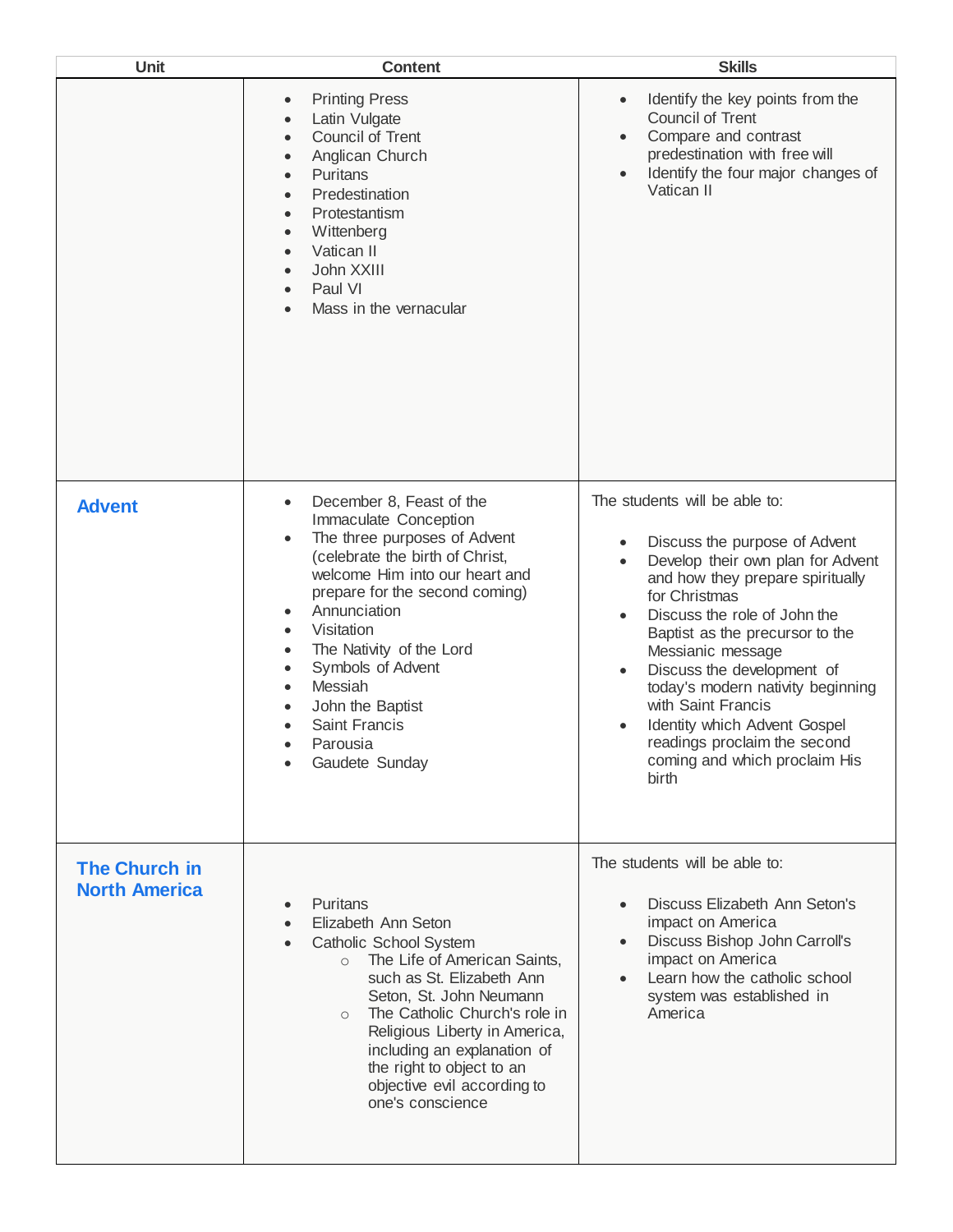| <b>Unit</b>          | <b>Content</b>                                                                                                                                                                                                                                                                             | <b>Skills</b>                                                                                                                                                                                                                                                                                                                                                                                                                                                                                                                                                                                                                                                                                                                                                                   |
|----------------------|--------------------------------------------------------------------------------------------------------------------------------------------------------------------------------------------------------------------------------------------------------------------------------------------|---------------------------------------------------------------------------------------------------------------------------------------------------------------------------------------------------------------------------------------------------------------------------------------------------------------------------------------------------------------------------------------------------------------------------------------------------------------------------------------------------------------------------------------------------------------------------------------------------------------------------------------------------------------------------------------------------------------------------------------------------------------------------------|
|                      |                                                                                                                                                                                                                                                                                            |                                                                                                                                                                                                                                                                                                                                                                                                                                                                                                                                                                                                                                                                                                                                                                                 |
| <b>Christmas</b>     | Nativity of the Lord<br>Birth of Jesus, December 25<br>Incarnation<br>Dual natures of Jesus                                                                                                                                                                                                | The students will be able to:<br>Identify the days which begin and<br>$\bullet$<br>end the Christmas season<br>Identify why the Church honors<br>Mary during the Christmas season<br>To explain the contrast between<br>the divinity of Jesus and the<br>humanity of his birth (nativity)<br>Explore the duality of Jesus<br>$\bullet$<br>through the Incarnation (both<br>divine and human)<br>Discuss ways they can live the<br>Christmas message all year                                                                                                                                                                                                                                                                                                                    |
| Lent                 | Significance of 40 days<br>Difference between abstinence and<br>fasting<br>Significance of Ash Wednesday<br>Laetare Sunday<br>Parousia<br>Specific events of the Last Supper                                                                                                               | The students will be able to:<br>Define Lent, fasting, and<br>$\bullet$<br>abstinence<br>Identify the Pillars of Lent<br>Name the days of the Triduum<br>Emphasize characteristics of<br>Triduum liturgies<br>Connect events of the Last<br>Supper to our call to serve others                                                                                                                                                                                                                                                                                                                                                                                                                                                                                                  |
| <b>Pure of Heart</b> | Dignity<br>Love<br>Conjugal love<br>Conscience<br>Chastity<br>Modesty<br>$\bullet$<br>Purity<br>$\bullet$<br>Commitment<br>Abstinence<br>Church Teaching on Contraception<br>Every marriage act must be open to<br>$\bullet$<br>children.<br>Sacrament of Matrimony<br>Temptation<br>Covet | Students will be able to:<br>Explain that all people are created<br>with inherent dignity that cannot<br>be measured or taken away.<br>Explain the importance of self-<br>$\bullet$<br>control and give examples.<br>Explain the importance of keeping<br>$\bullet$<br>selves chaste and give examples.<br>Explain the importance of waiting<br>$\bullet$<br>for marriage to have sexual<br>relations.<br>Compare and contrast modesty<br>$\bullet$<br>and purity.<br>Compare and contrast chastity<br>$\bullet$<br>and abstinence.<br>Explain ways to act and speak in<br>$\bullet$<br>ways that are respectful to God's<br>creation of the human person.<br>Identify ways to keep themselves<br>$\bullet$<br>healthy - spiritually, emotionally,<br>mentally, and physically. |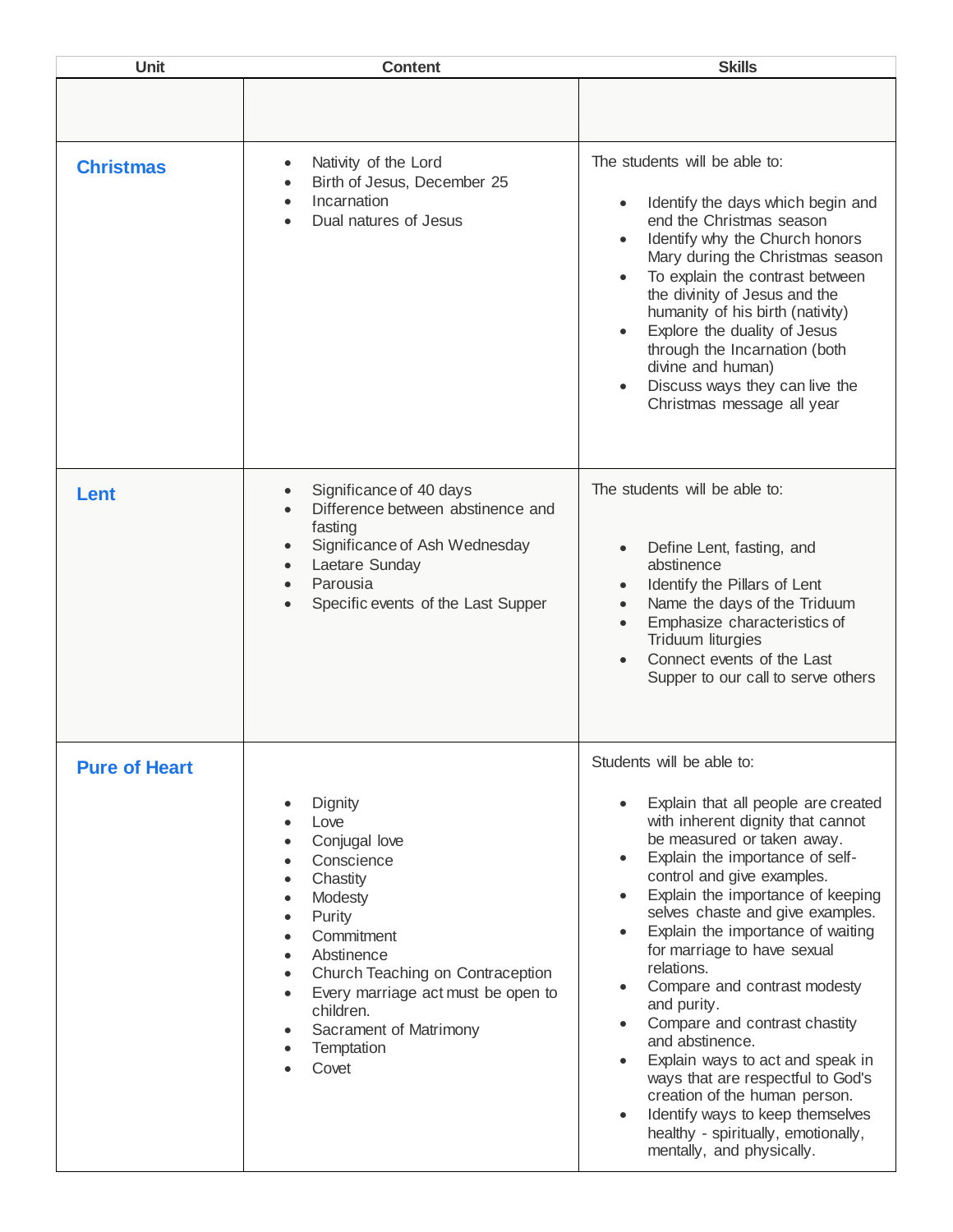| Unit                                      | <b>Content</b>                                                                                                                                                                                                                                                                                                                                                                                                                                                           | <b>Skills</b>                                                                                                                                                                                                                                                                                                                                                                                                                                                                                       |
|-------------------------------------------|--------------------------------------------------------------------------------------------------------------------------------------------------------------------------------------------------------------------------------------------------------------------------------------------------------------------------------------------------------------------------------------------------------------------------------------------------------------------------|-----------------------------------------------------------------------------------------------------------------------------------------------------------------------------------------------------------------------------------------------------------------------------------------------------------------------------------------------------------------------------------------------------------------------------------------------------------------------------------------------------|
|                                           |                                                                                                                                                                                                                                                                                                                                                                                                                                                                          | Identify and explain the different<br>$\bullet$<br>forms of love (agape, filia, and<br>eros).<br>Explain the Sacrament of<br>$\bullet$<br>Marriage.<br>Explain the church's teaching on<br>$\bullet$<br>contraceptives.<br>Explain that the sexual union in<br>$\bullet$<br>marriage has two purposes: the<br>sharing of love between spouses<br>and the transmission of life.<br>Explain that married people are<br>called to love in conjugal chastity,<br>while those unmarried live<br>chastely |
| <b>Catholic Social</b><br><b>Teaching</b> | Papal encyclicals (Rerum Novarum,<br>$\bullet$<br>Humane Vite, Lauduta Si,<br>Populorum Progressio)<br>Life and Dignity of the Human<br>$\bullet$<br>Person<br>Call to Family, Community, and<br>$\bullet$<br>Participation<br>Rights and Responsibilities<br>$\bullet$<br>Option for the Poor and Vulnerable<br>The Dignity of Work and the Rights<br>of Workers<br>Solidarity<br>$\bullet$<br>Care for God's Creation<br>Service to Community<br>Mission of the Church | The students will be able to:<br>Discuss the role of an<br>industrialized nation and the<br>development of modern CST.<br>Model the directives contained in<br>$\bullet$<br>the encyclicals.<br>Explain each CST principle.<br>$\bullet$<br>Identify the origins of CST in the<br>Gospels.<br>Analyze the role of the CSTs in<br>the mission of the Church.                                                                                                                                         |
| <b>Easter</b>                             | The Resurrection of the Lord<br>Paschal Mystery<br>Absolution, Anointing, Petition, and<br>Resurrection<br>Parable: The Good Shepherd<br>Road to Emmaus<br>Feast of the Divine Mercy<br>*Ascension (40 Days after Easter)<br>*Pentecost (50 Days after Easter)                                                                                                                                                                                                           | The students will be able to:<br>Recognize Jesus' life as<br>proclaimed in the Mass.<br>Cultivate a deeper love and<br>understanding for the Eucharist<br>Prepare their own witness<br>testimony to Jesus to share the<br>Good News with others<br>Reflect on and rejoice in the<br>beauty that is the mercy of God<br>Explain the gifts of the Holy Spirit                                                                                                                                         |
| <b>Prayers and</b><br><b>Celebrations</b> |                                                                                                                                                                                                                                                                                                                                                                                                                                                                          | The students will be able to:                                                                                                                                                                                                                                                                                                                                                                                                                                                                       |